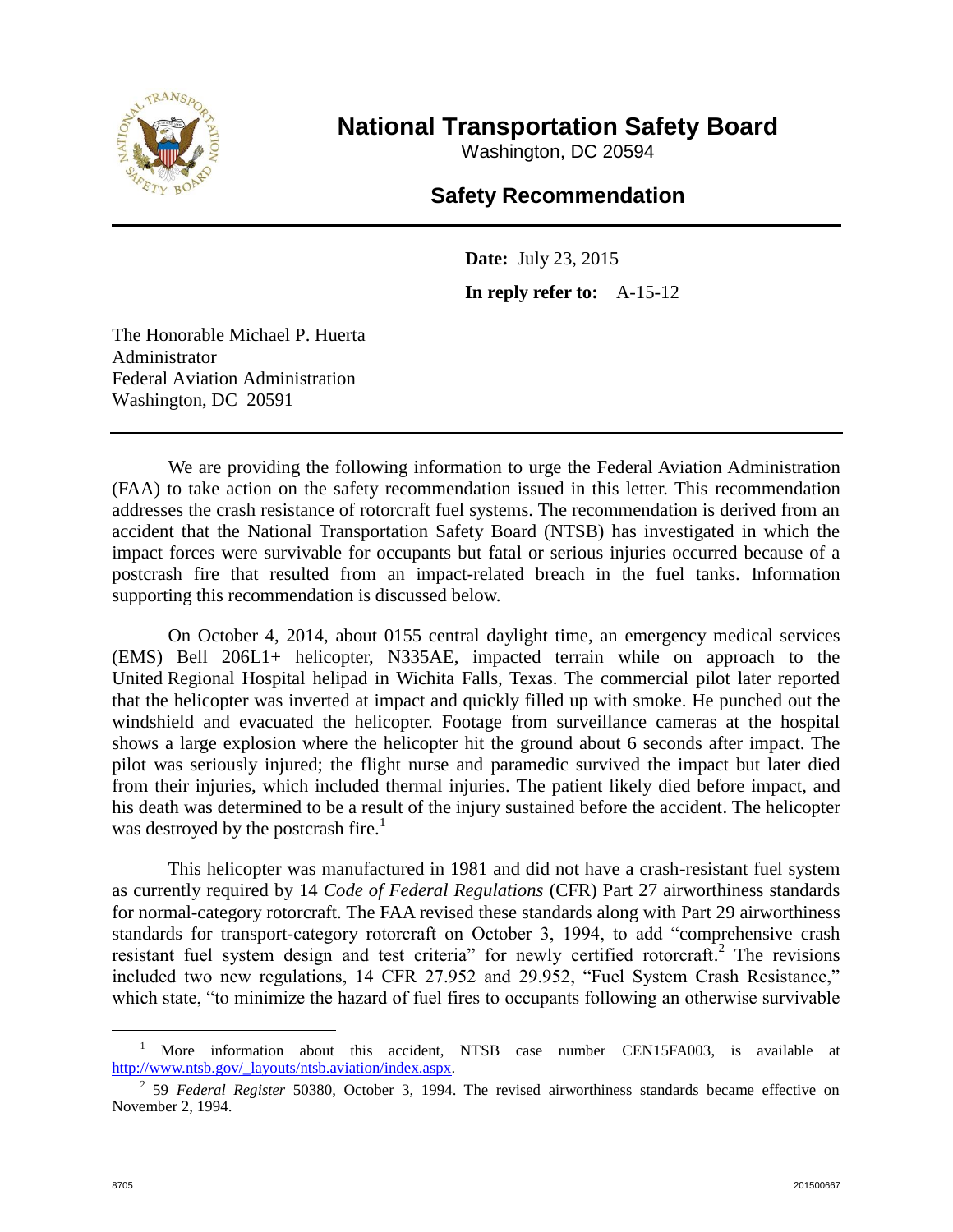impact (crash landing), the fuel systems must incorporate the design features of this section."<sup>3</sup> However, the fuel systems on newly manufactured rotorcraft with type certificates approved before October 1994 are not subject to these regulations and, as a result, may pose a hazard to occupants if the systems are breached during a crash. Although the helicopter involved in the October 4, 2014, accident was manufactured before 1994, the circumstances of the accident illustrate that the impact forces alone during certain helicopter accidents are survivable if a postcrash fire can be prevented or its severity reduced.

In an October 1994 report on the results of a research program<sup>4</sup> conducted to investigate crash-resistant design technologies available to US civil rotorcraft—including those for fuel systems—the FAA "reaffirmed" the following two "significant" findings from a June 1985 study on rotorcraft crash dynamics: a "large percentage" of US civil rotorcraft accidents were potentially survivable, and the predominant hazard to occupant survival was a postcrash fire. The FAA's 1994 report indicated that the rotorcraft postcrash fire hazard was not limited to US civil helicopters (although the typical impact conditions for US civil helicopters was "substantially less severe" than for US military helicopters), noting that the US Army experienced a "high incidence" of thermal injuries and fatalities resulting from aircraft accidents.

To decrease thermal injuries and fatalities, the US Army began equipping its helicopters with crash-resistant fuel systems. Doing so resulted in a 66% reduction in postcrash fires in survivable accidents and an 18% reduction in postcrash fires in nonsurvivable accidents. These systems also resulted in a 75% reduction in thermal injuries and no thermal fatalities in survivable impact conditions. The results of the FAA's research program and the US Army's experience demonstrate the importance of ensuring that newly manufactured rotorcraft comply with the current airworthiness standards for crash-resistant fuel systems regardless of when the rotorcraft were certified.

Between 1994 and 2013, the NTSB has investigated at least 135 accidents in the United States involving certificated helicopters of various models that resulted in a postcrash fire. Those accidents resulted in 221 fatalities and 37 serious injuries. Only three of the accident helicopters that experienced postcrash fire had crash-resistant fuel systems and crashworthy fuel tanks.<sup>5</sup> Although these accidents involved circumstances other than postcrash fire that made them nonsurvivable, this sample from the NTSB's database illustrates how few helicopters in

 $\overline{a}$ 

 $3$  Paragraphs (a) through (g) in both sections address, respectively, drop test requirements to simulate fuel tank rupture (with a drop height of at least 50 feet), fuel tank load factors, fuel line self-sealing breakaway couplings, frangible or deformable structural attachments, separation of fuel and ignition sources, other basic design criteria, and impact and tear resistance of fuel tanks or bladders. According to the regulations, fuel tank load factors must be sustained "without structural damage to the system components, fuel tanks, or their attachments that would leak fuel to an ignition source."

<sup>&</sup>lt;sup>4</sup> The research program also examined crash-resistant design technologies for landing gear, fuselage structure, and seating systems. According to the FAA, the program resulted in crash impact design and test criteria for civil rotorcraft and an assessment of the weight penalties that would be incurred in meeting these criteria. For more information, see *Rotorcraft Crashworthy Airframe and Fuel System Technology Development*, DOT/FAA/CT-91/7 (Atlantic City, New Jersey: Federal Aviation Administration Technical Center, 1994).

<sup>&</sup>lt;sup>5</sup> NTSB case number MIA00FA102 involved a McDonnell Douglas Helicopter MD600N and case number CEN12FA001 involved the inflight breakup of a Robinson Helicopter Company R66. Another accident, case number SEA04MA167, involved a Bell Helicopter B407 that was certified to an equivalent level of safety for 14 CFR 27.952 excluding paragraph 27.952(b)(1), which addresses load factors for fuel tanks in the cabin.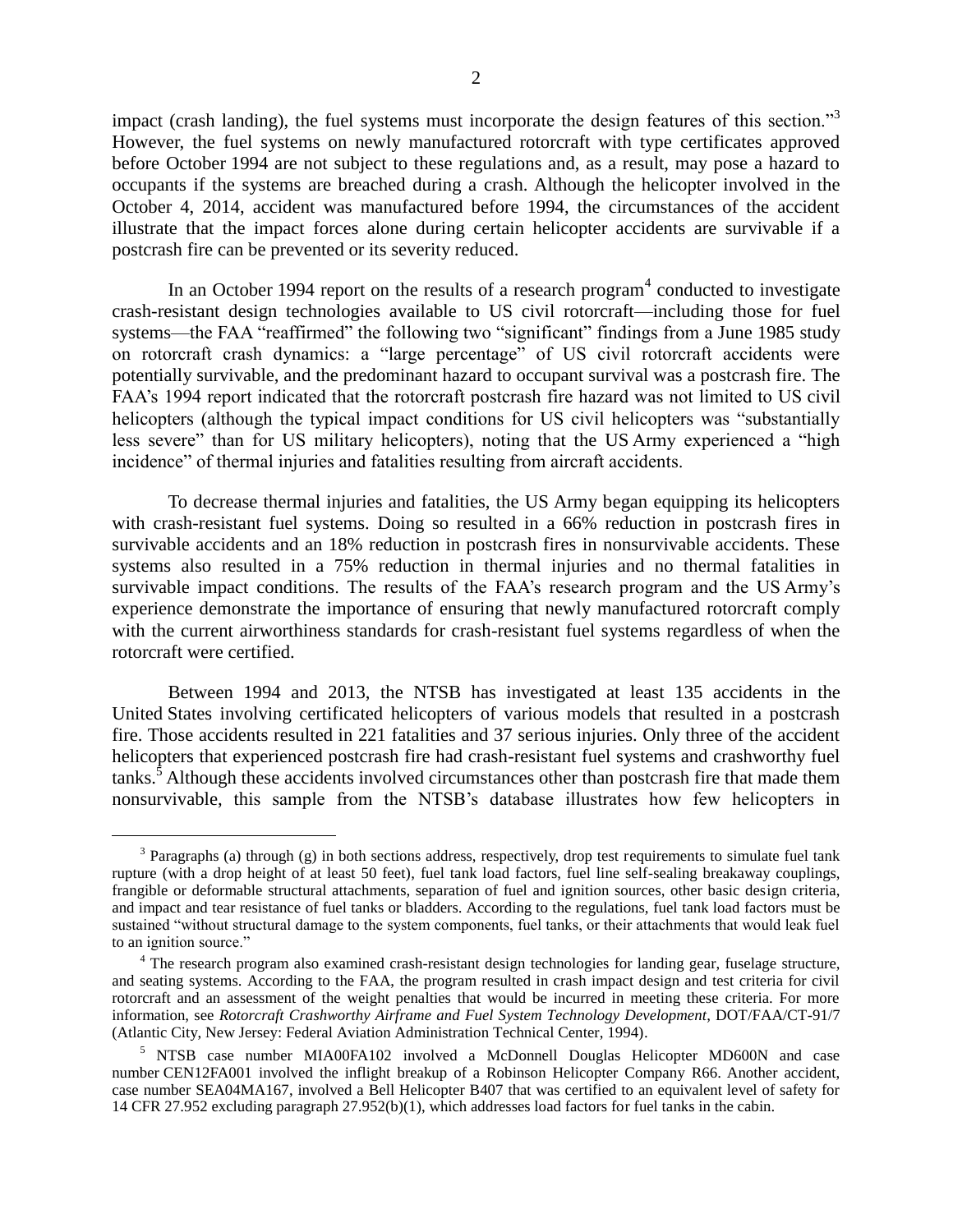operation today are equipped with the critical postcrash fire-related safety enhancements that the FAA mandated for newly-certificated helicopter designs. Reinforcing the NTSB's data, as of November 2014, the FAA aircraft registry includes more than 5,600 helicopters manufactured since 1994. However, of those, according to certification data provided by the FAA, only about 850 (or 15%) are models with crash-resistant fuel systems that meet the 1994 requirements. So in the 20 years since the requirements for newly certificated helicopters were put in place, 85% of the newly manufactured helicopters still do not have crash-resistant fuel systems.

The NTSB notes that in other areas the FAA has taken action to impose requirements to improve safety standards for all newly manufactured rotorcraft to afford a higher level of safety to all occupants. Specifically, on August 16, 1991, the FAA enacted 14 CFR 27.2 and 29.2, "Special Retroactive Requirements," which required the installation of a combined safety belt and shoulder harness at all occupant seats of normal- and transport-category rotorcraft manufactured after September 16, 1992,<sup>6</sup> regardless of a rotorcraft's original certification date. The safety belt and shoulder harness requirements in effect at that time applied only to new rotorcraft designs and not to newly manufactured rotorcraft with previously certificated designs.

Given the significant safety benefit of crash-resistant fuel systems, the NTSB is concerned that, 20 years after needed safety improvement in the design of helicopters was mandated, such a small percentage of US-registered helicopters currently flying meet the requirement for these systems. The NTSB concludes that the implementation of crash-resistant fuel system airworthiness standards for all newly manufactured rotorcraft, regardless of original certification date, would help reduce the risk of a postcrash fire in survivable accidents involving those rotorcraft.

Therefore, the National Transportation Safety Board makes the following recommendation to the Federal Aviation Administration:

## A-15-12

 $\overline{a}$ 

Require, for all newly manufactured rotorcraft regardless of the design's original certification date, that the fuel systems meet the crashworthiness requirements of 14 *Code of Federal Regulations* 27.952 or 29.952, "Fuel System Crash Resistance."

Chairman HART, Vice Chairman DINH-ZARR, and Members SUMWALT and WEENER concurred in this recommendation.

 $6$  Safety belts and shoulder harnesses to protect rotorcraft occupants from head injury were required at the time by paragraphs (b) and (c) of 14 CFR 27.785 and 29.785, "Seats, Berths, Litters, Safety Belts, and Harnesses," which became effective on December 13, 1989. The FAA used the authority in 14 CFR 27.2 and 29.2 to require that newly manufactured rotorcraft meet the requirements of those paragraphs.